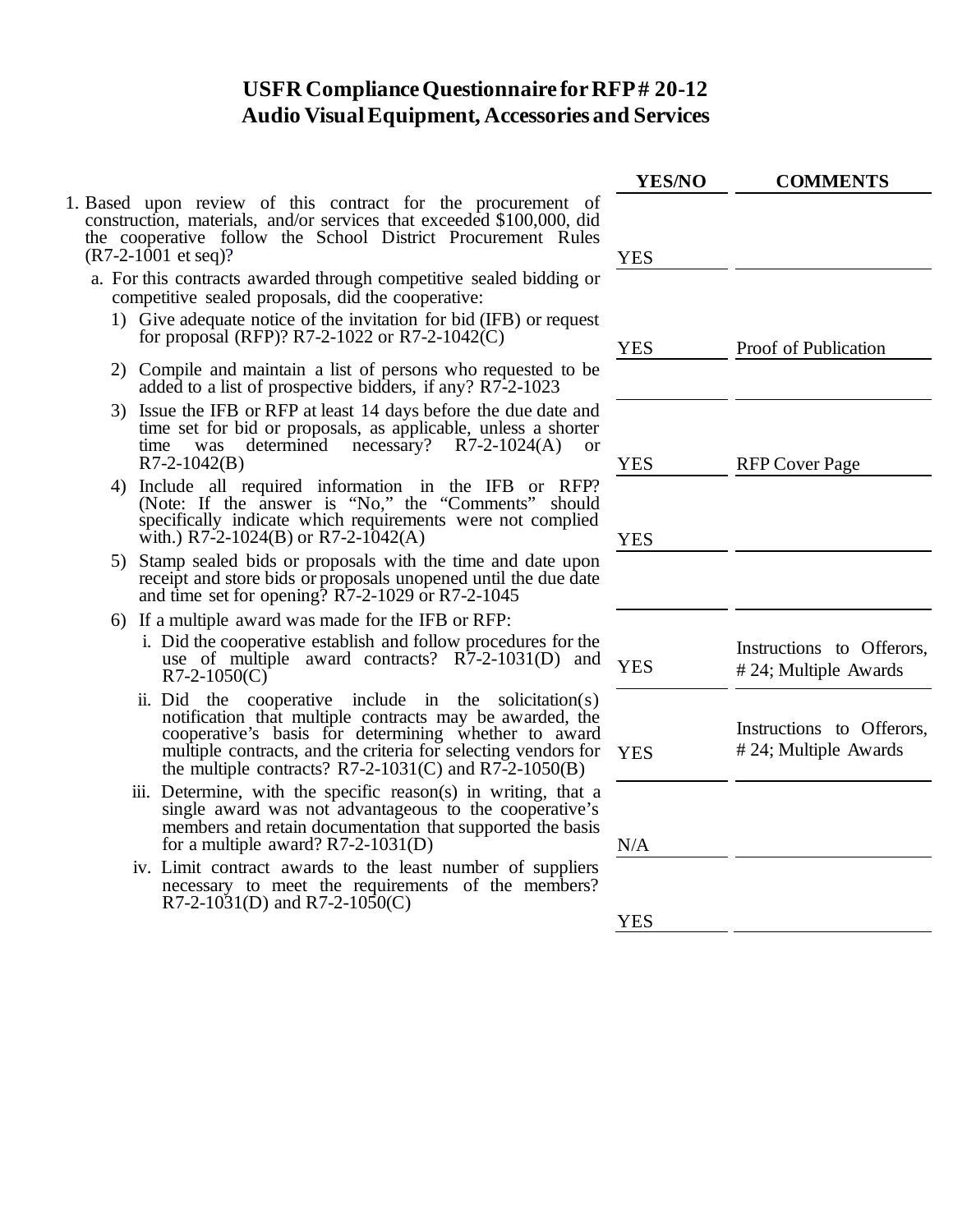- 7) For contracts where only one responsive bid or proposal was received, determine that the price submitted was fair and reasonable, and that either other prospective offerors had reasonable opportunity to respond or there was not adequate time for resolicitation, and retain documentation that supported the basis for the determination? R7-2-1032 or  $R\bar{7}$ -2-1046(A)(1)
- b. For this contract awarded through competitive sealed bidding, did the cooperative award the contracts to the lowest responsible and responsive bidder whose bid conformed, in **all** material respects, to the requirements and evaluation criteria set forth in the IFB? (**Note:** If the answer is "No," the "Comments" should specifically indicate which requirements were not complied with.)  $\overline{R}$ 7-2-1031
- c. For this contract awarded through competitive sealed proposals, did the cooperative award the contract to the offeror whose proposal was determined, with the specific reason(s) in writing, to be most advantageous to the cooperative's members based on the factors set forth in the RFP and retain documentation that supported the determination?  $R7-2-1050$
- 2. Did the cooperative have signed conflict-of-interest disclosures filed for any employee or nonemployee evaluation committee members?  $R7-2-1008$  and  $R7-2-1015$
- 3. If the cooperative used a qualified select bidders list to procure construction services, did the cooperative comply with requirements of R7-2-1101?
- 4. If the cooperative used construction-manager-at-risk, design-build, or job-order-contracting to procure construction services, did the cooperative comply with the requirements of R7-2-1100 through  $R7-2-1115?$
- 5. If the cooperative procured goods and services using reverse auctions or electronic bidding, did the cooperative comply with the requirements of R7-2-1018, R7-2-1021, or R7-2-1041?
- 6. For purchases made through the Simplified School Construction R7-2-1033? (Note: If the answer is "No," the "Comments" should specifically indicate which requirements were not complied with.)
- 7. If the cooperative used multi-term contracts for any of the contracts tested in question 1:
	- a. Were the terms and conditions of renewal or extension, if any, included in the IFB or RFP? A.R.S.  $\S15-213(K)$  and R7-2-1093
	- b. For materials or services and contracts for job-order-contracting construction services that were entered into for more than 5 years, did the cooperative determine in writing, before the procurement solicitation was issued, that a contract of longer duration would be advantageous to its members? A.R.S.  $N/A$  §15-213(K) and R7-2-1093
- 8. Did the cooperative prevent additional purchases by new members that would materially change the volume of goods or services estimated in the original solicitation?  $R7-2-1011$

| YES/NO     | <b>COMMENTS</b>                                         |
|------------|---------------------------------------------------------|
|            |                                                         |
| N/A        |                                                         |
| N/A        |                                                         |
| <b>YES</b> | Recommendation of<br><b>Contract Award</b>              |
| <b>YES</b> | <b>Evaluation Committee</b><br><b>Member Statements</b> |
| N/A        |                                                         |
| N/A        |                                                         |
| N/A        |                                                         |
| N/A        |                                                         |
| <b>YES</b> | Draft Contract, Term of<br>Agreement, #1                |
| N/A        |                                                         |
| <b>YES</b> |                                                         |